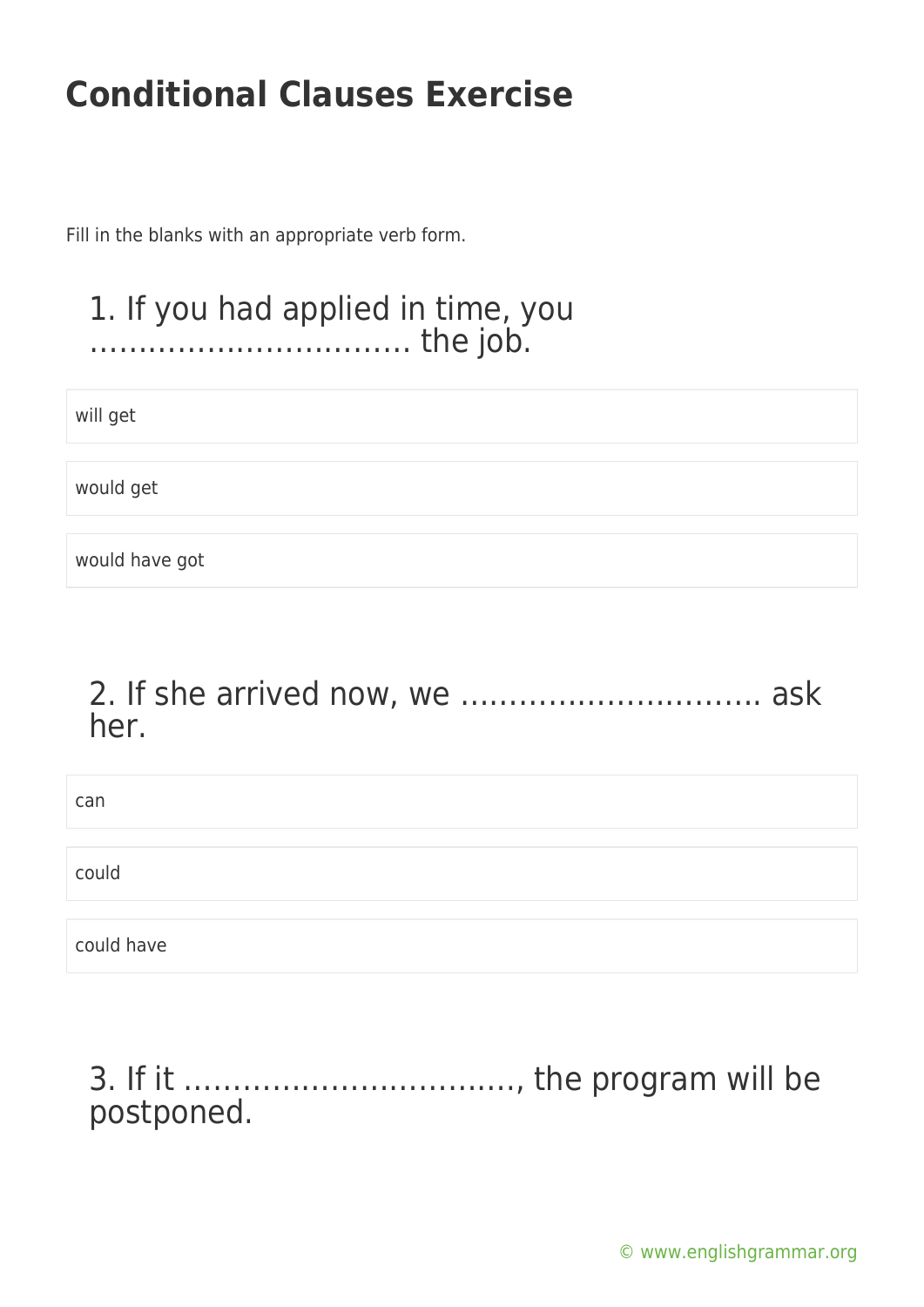| rains      |  |  |  |
|------------|--|--|--|
|            |  |  |  |
| rained     |  |  |  |
|            |  |  |  |
| had rained |  |  |  |

#### 4. If I ………………………… your wallet, I will give it to you.

| find      |  |  |
|-----------|--|--|
|           |  |  |
| found     |  |  |
|           |  |  |
| had found |  |  |

### 5. If you tease the dog, it ………………………….. bite you.

| will  |  |
|-------|--|
|       |  |
| would |  |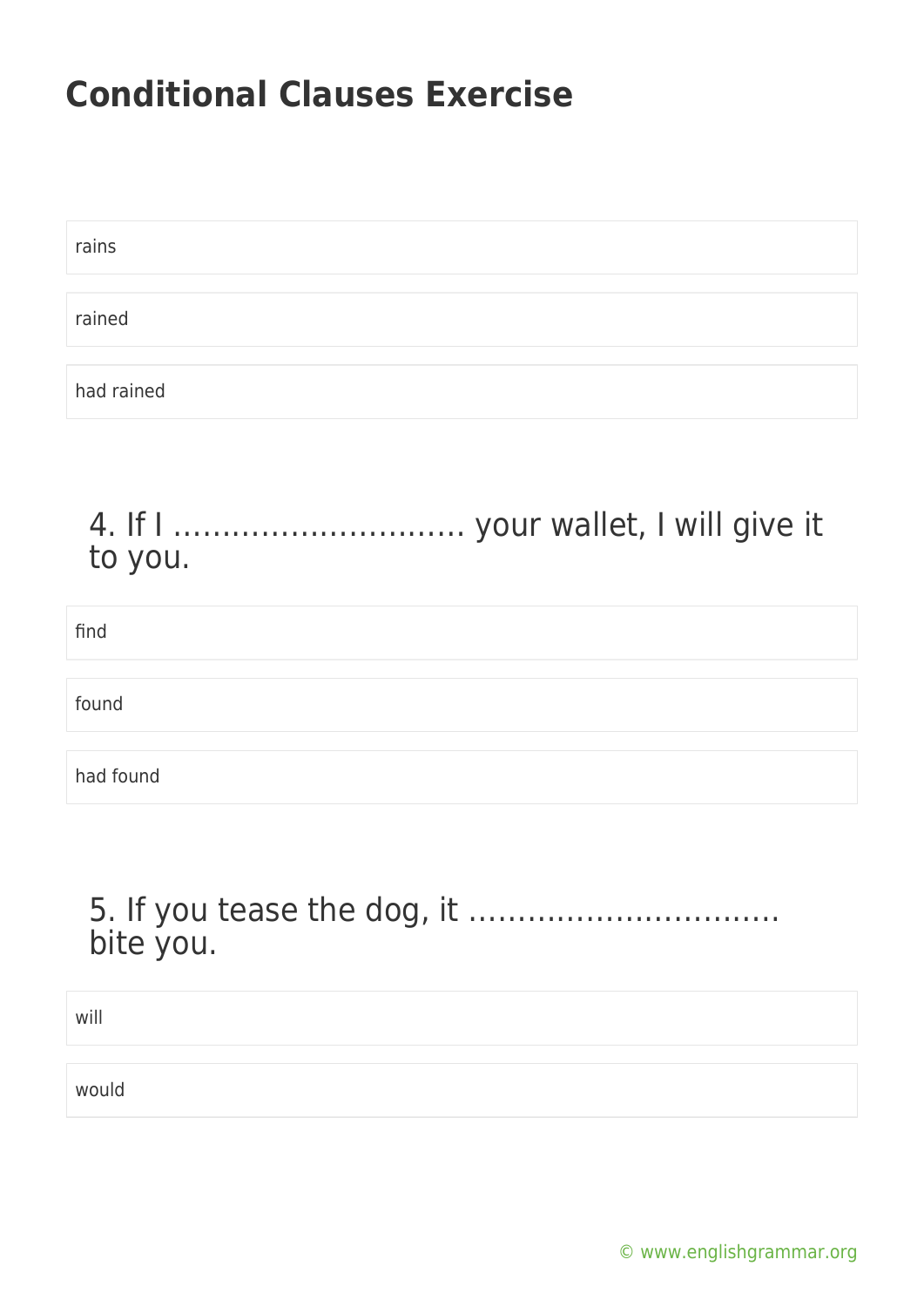would have

### 6. If she had learned her lesson, she ……………………………. this.

will not repeat

would not have repeated

would not repeat

### 7. If I …………………………. guests, I cannot come with you.

| have     |  |
|----------|--|
|          |  |
| had      |  |
|          |  |
| have had |  |

[© www.englishgrammar.org](https://www.englishgrammar.org/)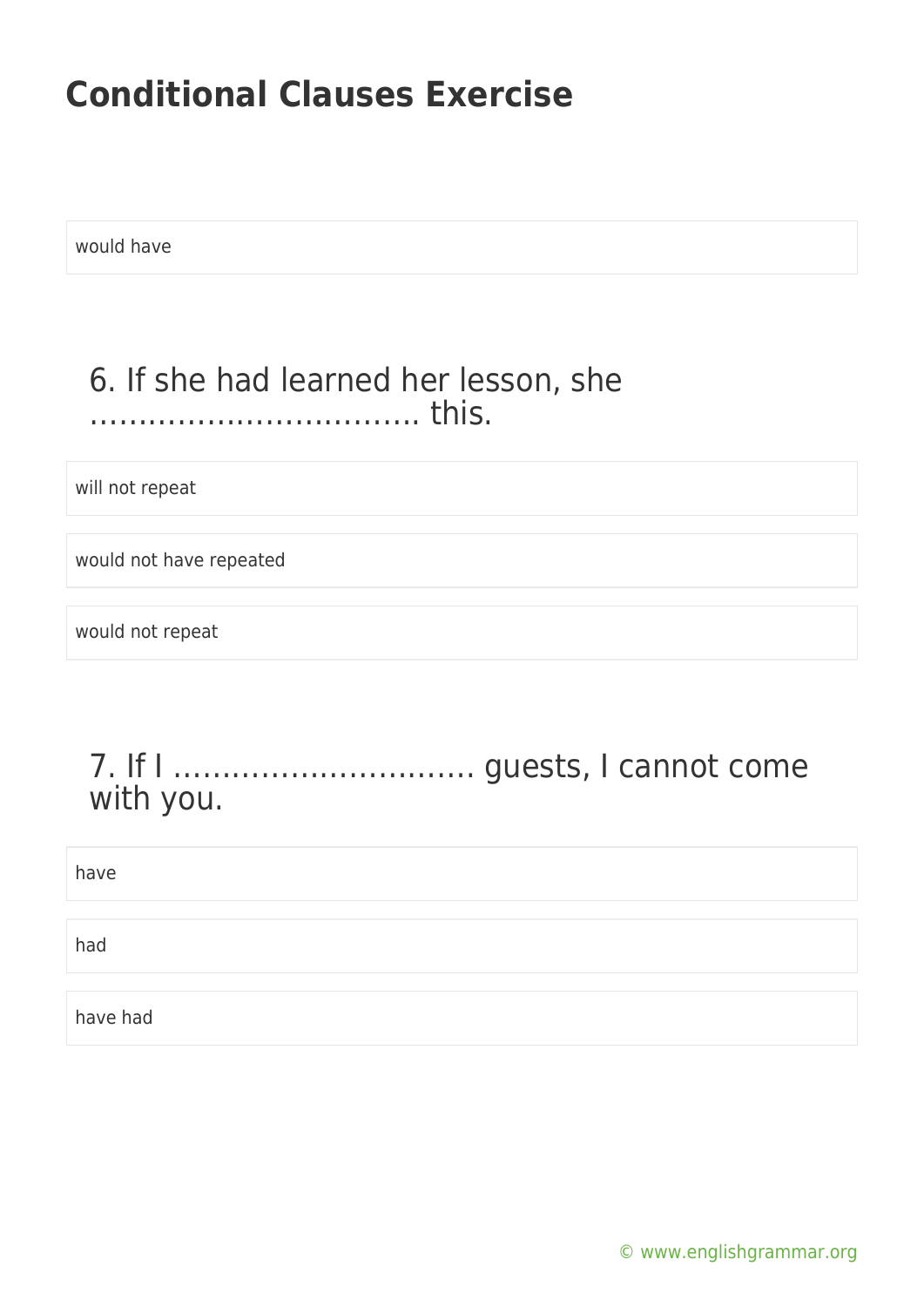8. If you gave up now, it ………………………….. a disgrace.

will be

would be

would have been

### 9. If I ………………………….. you, I wouldn't invest in that company.

am

were

had been

### 10. If you …………………………. smoking, your health would improve.

stop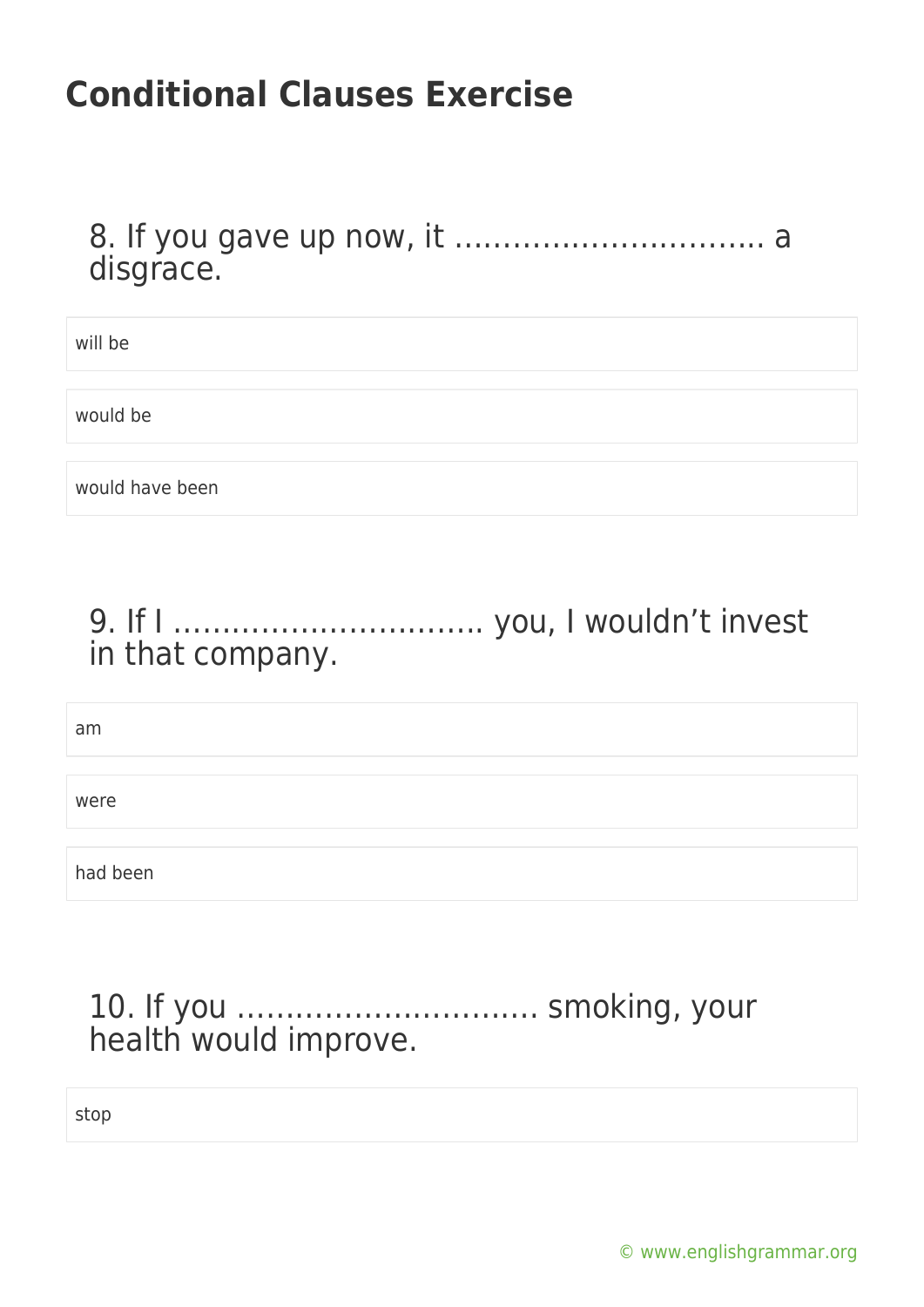stopped

had stopped

### 11. If you ………………………. a degree, you would get a better job.

have

had

have had

#### 12. If you ………………………….. again, you would have succeeded.

try

tried

had tried